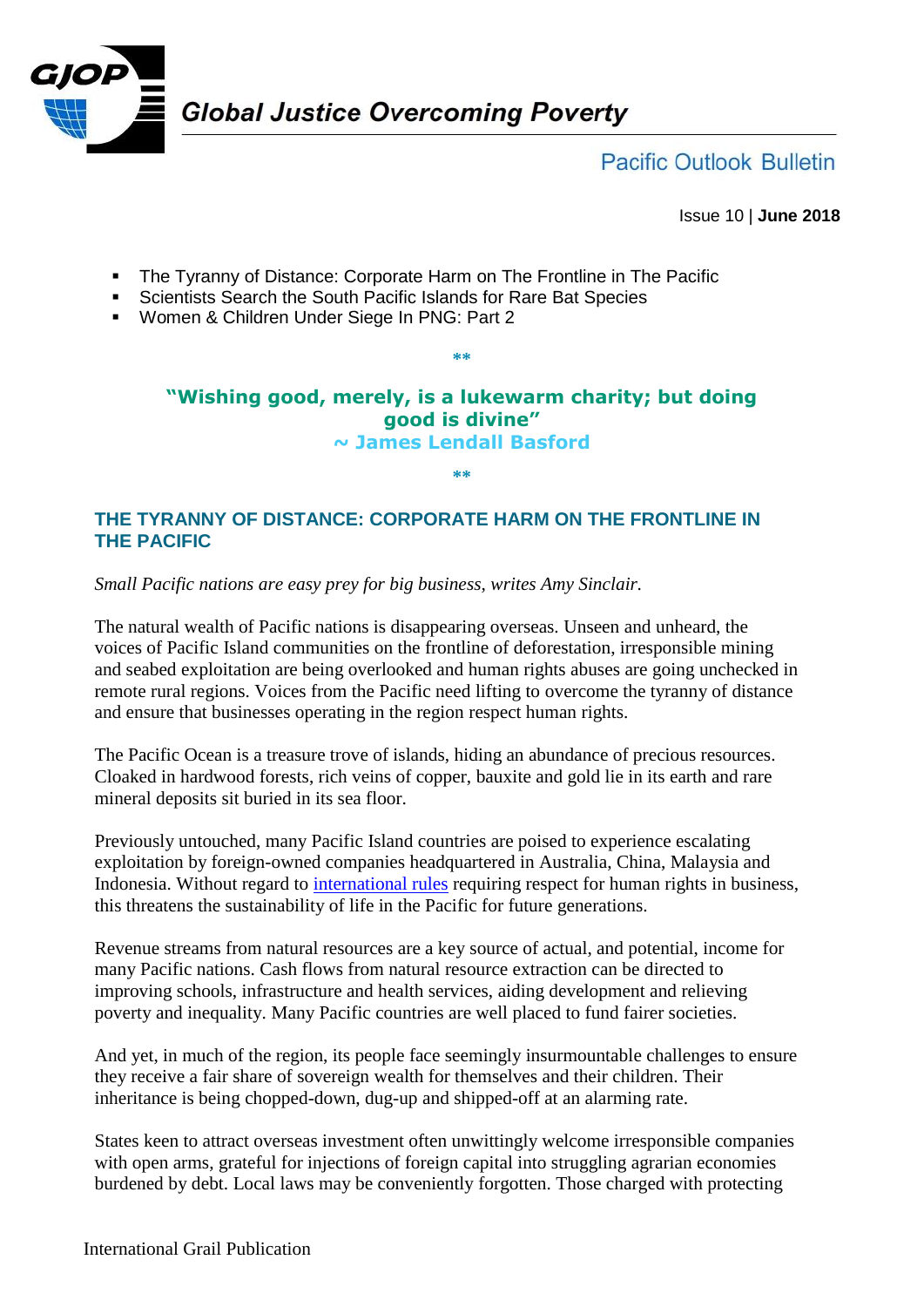the local people and enforcing regulation repeatedly turn a blind eye, sometimes colluding directly with the very companies they are employed to control.

The activities of foreign-owned extractive companies can be hugely damaging to local communities, with few benefits flowing. Mining operators are shipping tonnes of earth wholesale, to be processed offshore. Logging, another high-risk sector, occurs both legally and illegally. Licences, often obtained in highly questionable circumstances, have led to widespread deforestation in Papua New Guinea and the Solomon Islands. Deforestation rates in both these nations are amongst the highest rates globally, fuelling an [international trade in](https://www.globalwitness.org/en/campaigns/forests/stained-trade/)  [illegal timber.](https://www.globalwitness.org/en/campaigns/forests/stained-trade/) Corrupt practices further diminish the rule of law, impeding equitable profitsharing between companies and customary landowners.

Local communities are inadequately equipped to counter these challenges. To access the internet, a villager in the Solomon Islands may spend six long hours in the back of a truck travelling along poor roads. Or a week by ferry to reach the capital on erratically scheduled passenger ferries to check the progress of a complaint at the police or Ministry of Forestry. This is no match for the satellite dishes and instant access to Honiara officials enjoyed in the logging camps.

[Seabed mining,](http://www.grailaustralia.org.au/wp-content/uploads/2018/03/GJOP-Pacific-Outlook-Issue-8_February-2018.pdf) we are told, will happen many kilometres offshore, well away from local communities and fish stocks. Its impacts say the mining companies, will harm neither the people nor their food supplies. Those who depend upon the Pacific's blue economy have a different perspective. They have seen the results of the exploratory testing and the clouded water it creates. When the mining company divers come, they fear for their futures and those of their children. Once mining licences are granted, they believe the damage caused by exploratory drilling will be replicated on a grand scale, polluting Pacific waters, destroying fish stocks and harming life along the shoreline.

A bonanza of exploitation is underway in the Pacific. The voices of affected communities, often isolated by great distances and limited means of communication, are going unheard. They have been overlooked by the rest of the world and abuses are going unchecked.

A unique capacity-building program on Business, Human Rights and the Sustainable Development Goals held in May in Fiji, aimed to challenge this reality. Organised by the Pacific Islands Association of NGOs [\(PIANGO\)](http://www.piango.org/), Citizens Constitutional Forum [\(CCF\)](http://news.ccf.org.fj/), the UN's Office of the High Commissioner for Human Rights [\(OHCHR\)](https://www.ohchr.org/EN/pages/home.aspx), Business & Human [Rights Resource Centre,](https://www.business-humanrights.org/) University of New South Wales' [Institute for Global Development](http://www.international.unsw.edu.au/institute_global_development) and the Diplomacy Training Program [\(DTP\)](http://www.dtp.unsw.edu.au/), the event brought together participants, representing civil society in eight Pacific countries.

The pilot training and research program was developed to equip Pacific communities with tools to address the challenges of unchecked economic encroachment into their lands and lives.

It is a small drop in a wide ocean, but ideas, like ripples, can spread far and wide. As the human rights of communities are increasingly impacted by new and developing business activities across the Pacific, its people need support so that when they speak out, their voices are heard far and wide, and reach the places where action can bring change.

Sources: *[The Tyranny Of Distance: Corporate Harm On The Frontline In The Pacific,](https://newmatilda.com/2018/05/18/tyranny-distance-corporate-harm-frontline-pacific/) New Matilda, Amy Sinclair, May 18 2018 | Submitted by Ruth Crowe and abridged by Kendall Benton-Collins.*

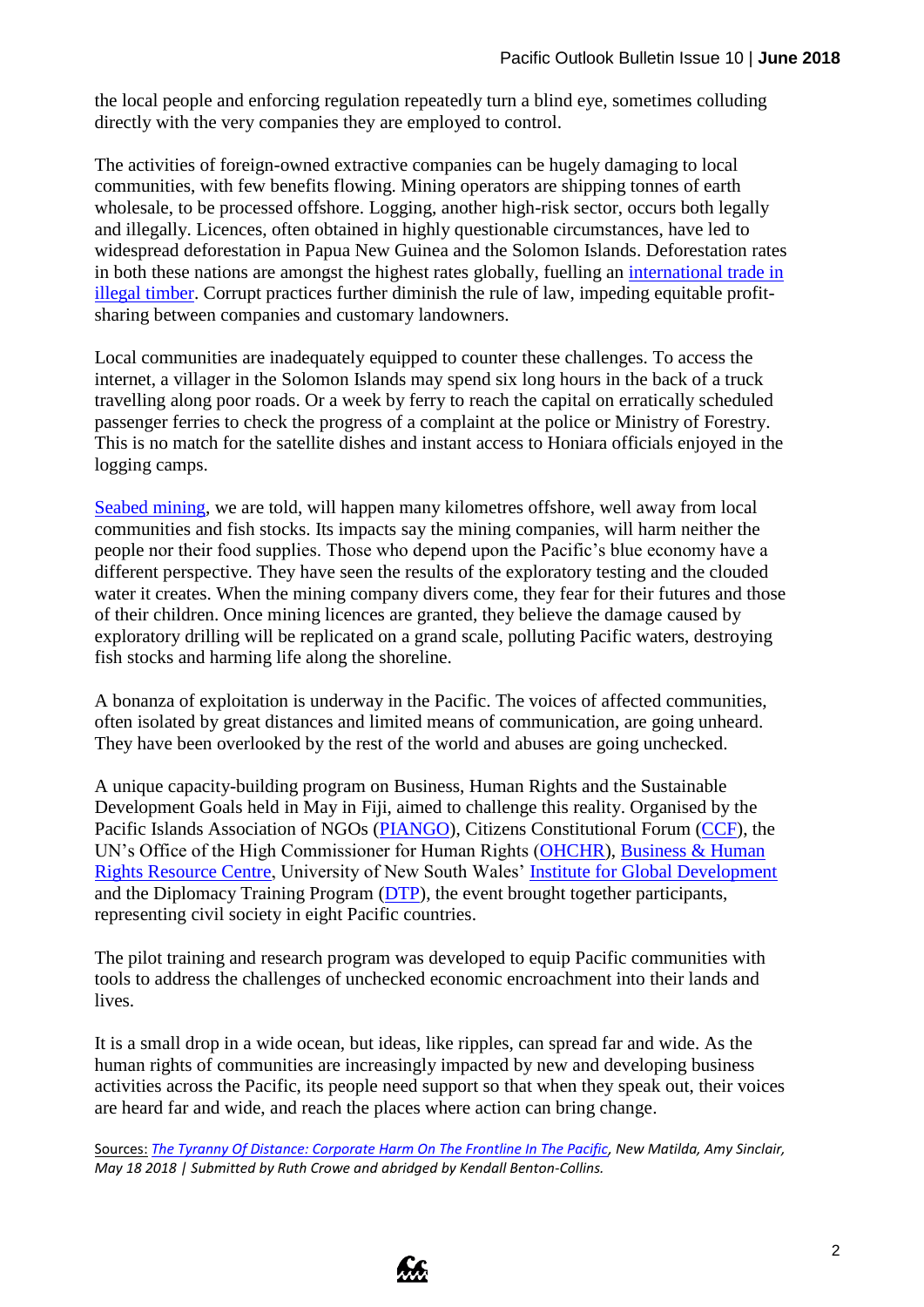**\*\***

## **SCIENTISTS SEARCH THE SOUTH PACIFIC ISLANDS FOR RARE BAT SPECIES**

Recently a group of researchers spent five weeks looking for five species of rare bats and flying foxes in Vanuatu and Solomon Islands. Of the five species the researchers were looking for, one is listed as vulnerable, two are considered endangered, one is critically endangered and one, the tube-nosed bat, has not been seen since 1907.

Sadly, the scientists did not find the tube-nosed bat, but they did find the flying foxes on the

Banks group of islands in Vanuatu and on Nendo and Vanikoro islands in the Solomons.

"The Vanikoro one is a really interesting story where for a long time it was thought to be lost," explained Dr Tyrone Lavery. "They actually thought it was from Guam and so for over a hundred years people thought it was missing until the 1930s when they found it again and now in this recent work we've been able to put it back on the map."



Bats and flying foxes perform a vital ecological role pollinating flowers, spreading seeds and helping forests to regenerate.

Vanuatu Environmental Science Society CEO, Dr Christina Shaw, said the data they collected will be used to draw up conservation plans with input from local communities.

Source: *[Environmental scientists search South Pacific islands for five rare bat species,](http://www.abc.net.au/news/2018-05-22/the-quest-to-find-5-rare-bats-in-5-weeks-in-pacific/9783380) Pacific Beat, Liam Fox, 22 May 2018 | Photo: This rare flying fox was found in a remote part of Solomon Islands and photographed for the first time in years. Credit: Tyrone Lavery |Edited by Kendall Benton-Collins.* **\*\***

## **WOMEN & CHILDREN UNDER SIEGE IN PNG: PART 2**

In the May issue of *[Pacific Outlook](http://www.grailaustralia.org.au/wp-content/uploads/2018/05/GJOP-Pacific-Outlook-Issue-9_May-2018.pdf)*, we looked briefly at the troubling increase in homelessness and violence against women and children in the Highlands of Papua New Guinea (PNG) following the magnitude 7.5 earthquake in February. The estimated death toll from the quake is 100, although some reports place it as high as 150.

Unfortunately, the situation continues to be dire, with the destruction of homes and essential infrastructure compounded by tribal fighting in the area. According to the PNG government, more than 500,000 people were affected by the quake, 270,000 of whom still require immediate aid. Damaged roads are inhibiting access to remote communities and broken power lines are affecting crucial power supply to local health care centres and schools. Unable to return to their classrooms, students throughout the region must now fit into large local mess halls as an alternative space, while they wait for their schools to be rebuilt. Access to clean drinking water has also become an urgent concern.